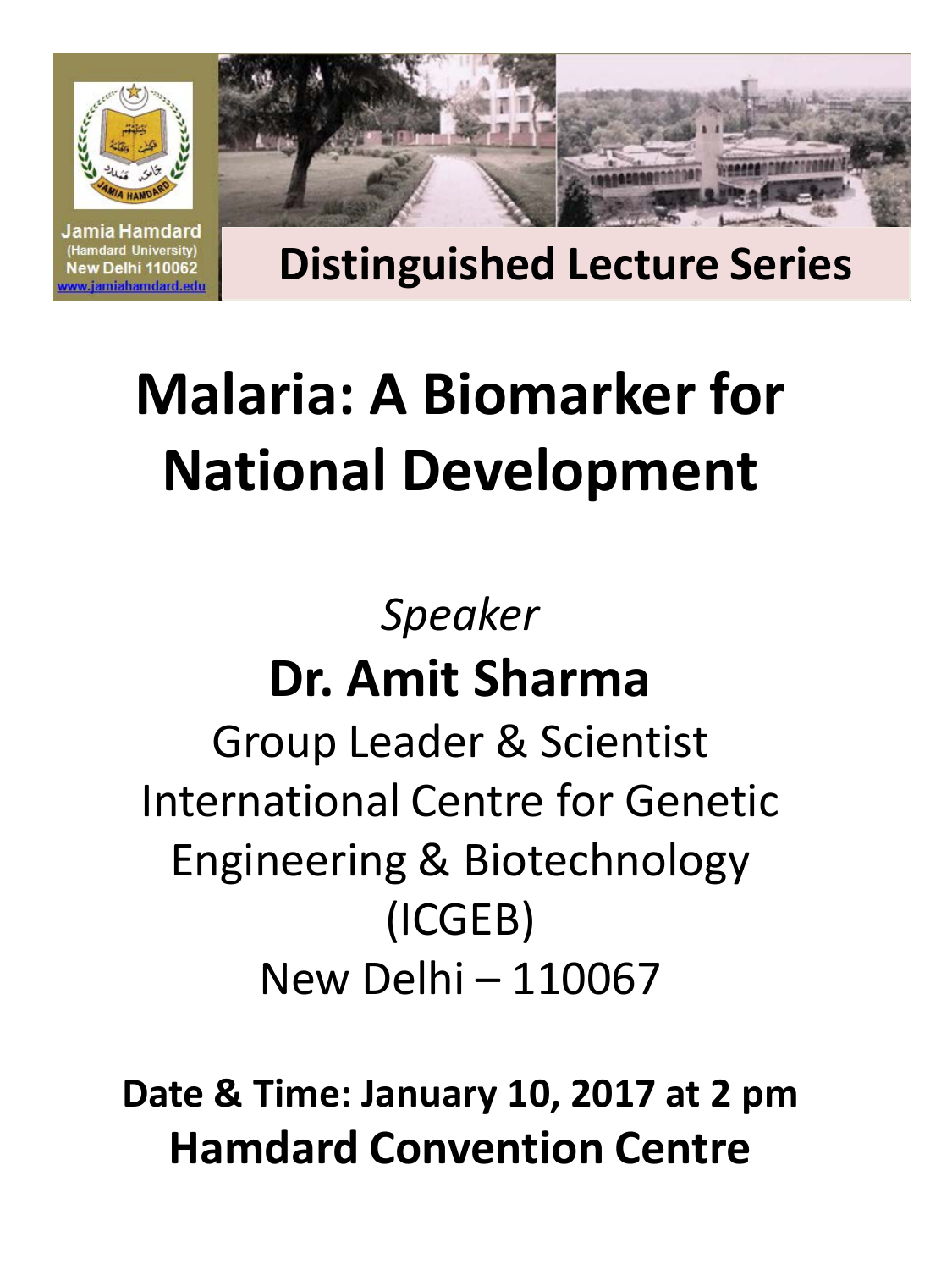*Malaria remains a major killer worldwide. This lecture will give a general overview of this disease, its prevalence, its control and its future. We will also discuss existing malaria drugs, development of new drugs and the phenomenon of resistance to drugs.*

| <b>PROGRAMME</b>  |                        |                                                                                                                     |  |  |
|-------------------|------------------------|---------------------------------------------------------------------------------------------------------------------|--|--|
| $11:00$ am        | <b>Arrival</b>         | Meeting with the Vice<br>Chancellor                                                                                 |  |  |
| $11:30$ am        | Interactive<br>session | Interaction with selected<br>faculty members and<br>research scholars at Board<br>Room, Vice Chancellor's<br>Office |  |  |
| 12:45 pm          | <b>Visit</b>           | <b>BD-JH FACS Academy</b>                                                                                           |  |  |
| $1:00$ pm         | Lunch                  | <b>Scholars House</b>                                                                                               |  |  |
| $2:00 \text{ pm}$ | Lecture                | <b>Hamdard Convention Centre</b>                                                                                    |  |  |

Prof. S. Raisuddin Advisor (Research) [sraisuddin@jamiahamdard.ac.in](mailto:sraisuddin@jamiahamdard.ac.in)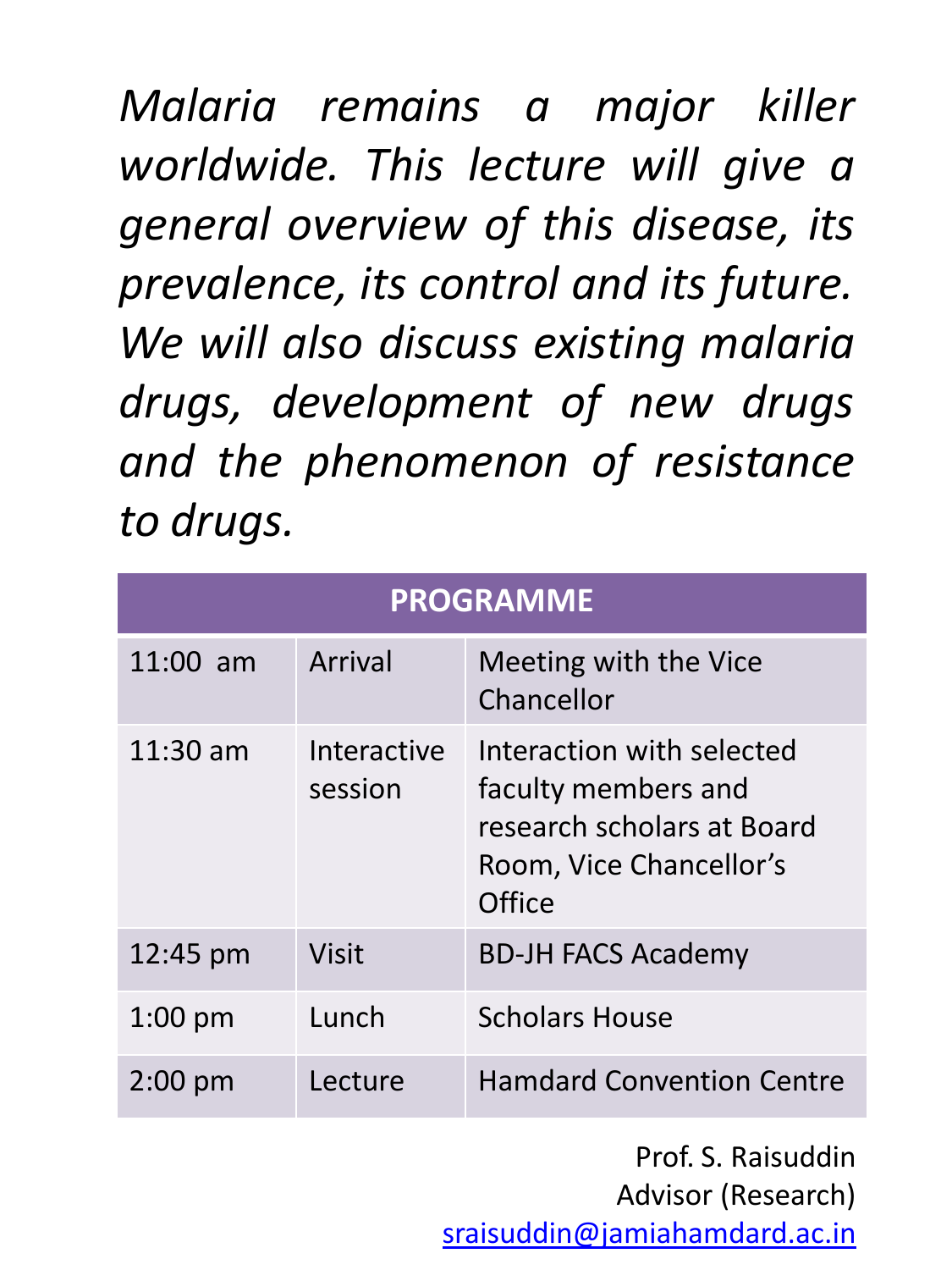## **BIOGRAPHICAL SKETCH**



**Name**: Amit Sharma **Position**: Group Leader and Scientist

**Fellow of:** National Academy of Sciences (NASI), Indian Academy of Sciences (IAS), Indian National Science academy (INSA), The World Academy of Sciences (TWAS)

**Contact:** amit.icgeb@gmail.com

Date of Birth: 12<sup>th</sup> April 1968 (48 years)

#### **Education:**

| Northwestern Univ., USA Ph. D. 1990-1995 Protein crystallography |  |                                       |
|------------------------------------------------------------------|--|---------------------------------------|
| Oxford Univ., UK                                                 |  | Post-doc 1996-2000 Structural biology |

#### **Professional experience:**

| $2016 -$                         | Group Leader, Molecular Medicine Group, ICGEB                                            |  |  |
|----------------------------------|------------------------------------------------------------------------------------------|--|--|
| $2004 - 2015$                    | Head, Structural and Computational Biology Group, ICGEB                                  |  |  |
| $2000 - 2004$                    | Senior Research Scientist/Principal Investigator - Malaria Group, ICGEB                  |  |  |
| 2001-2006                        | Wellcome Trust International Senior Research Fellow, ICGEB                               |  |  |
| 1996 - 2000                      | Research Fellow (Lecturer) in Biochemistry, St. John's College, Oxford                   |  |  |
| 1995 - 2000                      | Research Fellow, Institute of Molecular Medicine, Laboratory of Molecular Biophysics and |  |  |
|                                  | the Wellcome Trust Centre for Genomic Medicine, Oxford University                        |  |  |
| 1996 - 1998                      | Lecturer in Biochemistry, Trinity College, Oxford Univ., UK                              |  |  |
| 1993 - 1995                      | National Institute of Health National Research Scholar Awardee,                          |  |  |
|                                  | Northwestern University (NWU), USA                                                       |  |  |
| 1989-1990                        | Howard Hughes Medical Institute Undergraduate Summer Research Awardee, Purdue Univ.      |  |  |
| Honours, fellowships and awards: |                                                                                          |  |  |
| 2015                             | Infosys Science Award in Biological Sciences                                             |  |  |
| 2015                             | Elected fellow of The World Academy of Sciences                                          |  |  |
| 2015                             | Elected fellow of Indian National Science Academy, New Delhi                             |  |  |
| 2014                             | Ranbaxy Science Research Award in Basic Medical Sciences                                 |  |  |
| 2014                             | JC Bose fellowship, Govt. of India                                                       |  |  |
| 2013                             | Outstanding Senior Research Program Grant, DBT, Govt. Of India                           |  |  |
| 2013                             | Member of NASI editorial board, India                                                    |  |  |
| 2013                             | Selection committee for Early Career Wellcome Trust-DBT fellowships                      |  |  |
| 2012                             | Elected Fellow of the Indian Academy of Sciences, Bangalore                              |  |  |
| 2011                             | Shanti Swarup Bhatnagar Award in Biological Sciences                                     |  |  |
| 2010                             | ISCA Platinum Jubilee Lecture Award                                                      |  |  |
| 2009                             | Goyal Young Scientist Prize                                                              |  |  |
| 2008                             | National Bioscience Award, DBT, Govt. Of India                                           |  |  |
| 2007                             | MOT Iyengar National Science Award for Biomedical Research                               |  |  |
| 2006                             | Bachawat Memorial Award in Biomedical Sciences                                           |  |  |
| 2006                             | B. M. Birla Prize in Biological Sciences                                                 |  |  |
| 2006                             | Elected Fellow of the National Academy of Sciences, Allahabad, India                     |  |  |
| 2005-2010                        | Awarded Wellcome Trust Infrastructure Support Grant, UK                                  |  |  |
| 2001-2006                        | Awarded Wellcome Trust International Senior Research Fellowship, UK                      |  |  |
| 1996 - 2000                      | Elected Research Fellow, St. John's College, Oxford University, UK                       |  |  |
| $1993 - 1995$                    | Awarded National Institute of Health National Research Scholarship,                      |  |  |
|                                  | Northwestern University, USA                                                             |  |  |
| 1990-1991                        | Awarded Howard Hughes Medical Institute Undergraduate Summer                             |  |  |
|                                  | Research Fellowship, Purdue Univ., USA                                                   |  |  |